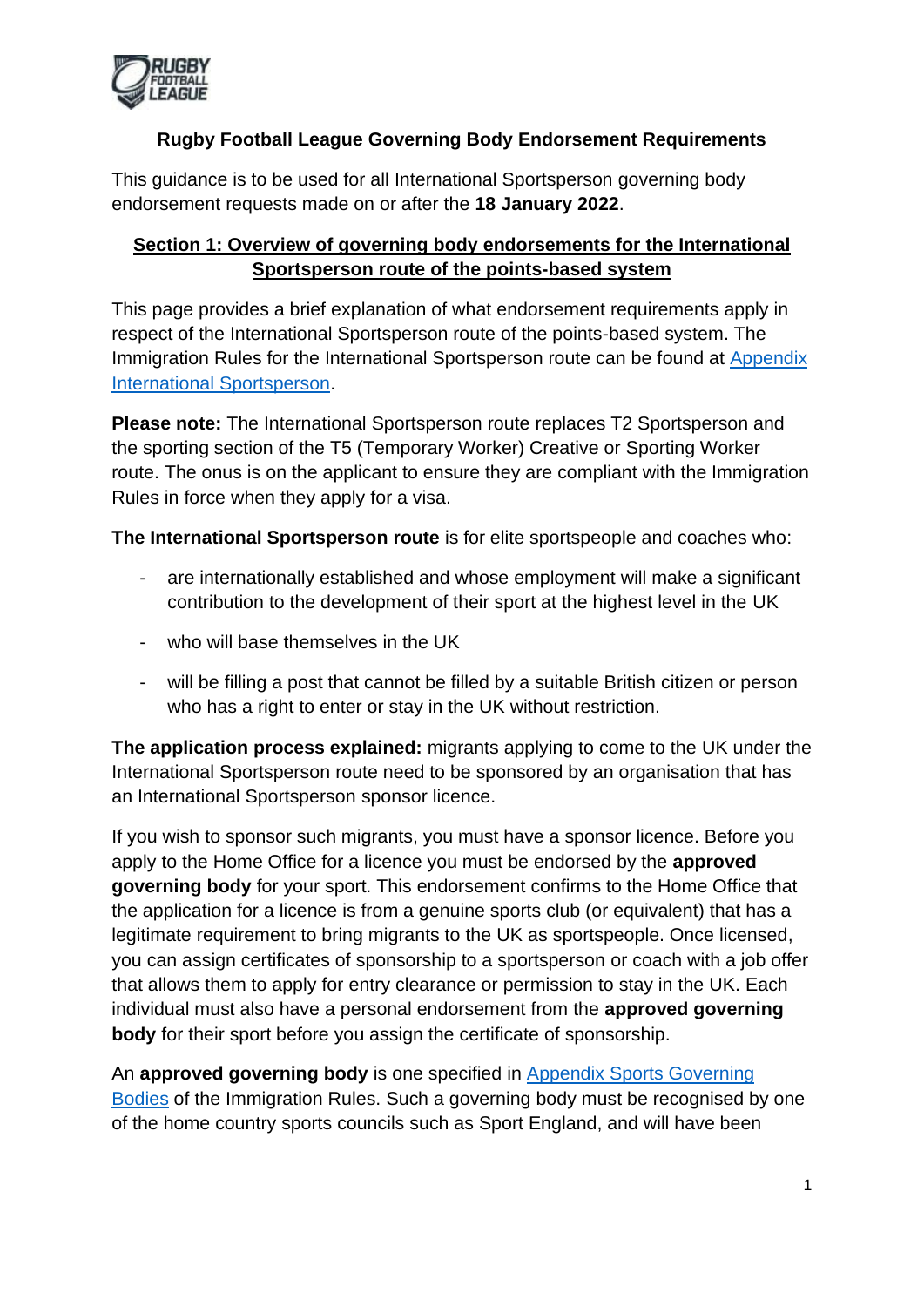

approved by the Home Office before being included in Appendix [Sports Governing](https://www.gov.uk/guidance/immigration-rules/immigration-rules-appendix-sports-governing-bodies)  [Bodies](https://www.gov.uk/guidance/immigration-rules/immigration-rules-appendix-sports-governing-bodies) of the Immigration Rules.

Approved governing bodies will work within the Home Office's ['Code of practice for](https://www.gov.uk/government/uploads/system/uploads/attachment_data/file/257342/sportingcodeofpractice.pdf)  [sports governing bodies](https://www.gov.uk/government/uploads/system/uploads/attachment_data/file/257342/sportingcodeofpractice.pdf)' and must comply with any immigration regulations, UK legislation and the principles of the points-based system as detailed on the [GOV.UK](https://www.gov.uk/browse/visas-immigration/work-visas) website.

### **Length of endorsement**

Governing body endorsements should be issued for a period appropriate to the period of approval for sponsorship, that is:

| Type of<br>application | <b>Length of endorsement</b>                                                                                                                                                                             |
|------------------------|----------------------------------------------------------------------------------------------------------------------------------------------------------------------------------------------------------|
| <b>Sponsor</b>         | 4 years from date of issue.                                                                                                                                                                              |
| <b>Migrant</b>         | For an initial maximum period of 3 years, with a further<br>extension of a maximum period of 3 years. If the<br>contract is for fewer than 3 years, it will be issued for the<br>length of the contract. |

### **Change of employment**

If a migrant is intending to change employer, their new employer must request a new governing body endorsement. The endorsement can be issued for the length of the contract or to the maximum period permitted within the route, whichever is the shorter. The new employer must assign a new certificate of sponsorship to the migrant to allow them to apply to the Home Office for new permission to stay. Permission to stay must be granted before the migrant can start work with the new employer.

### **Salary**

The salary should be agreed as part of the contract between the migrant and the sponsor. This and the other conditions of employment should be at least equal to those normally given to a resident worker for the type of work undertaken. In the case of players, the RFL will not endorse an application unless the financial package on offer to the player is in the case of: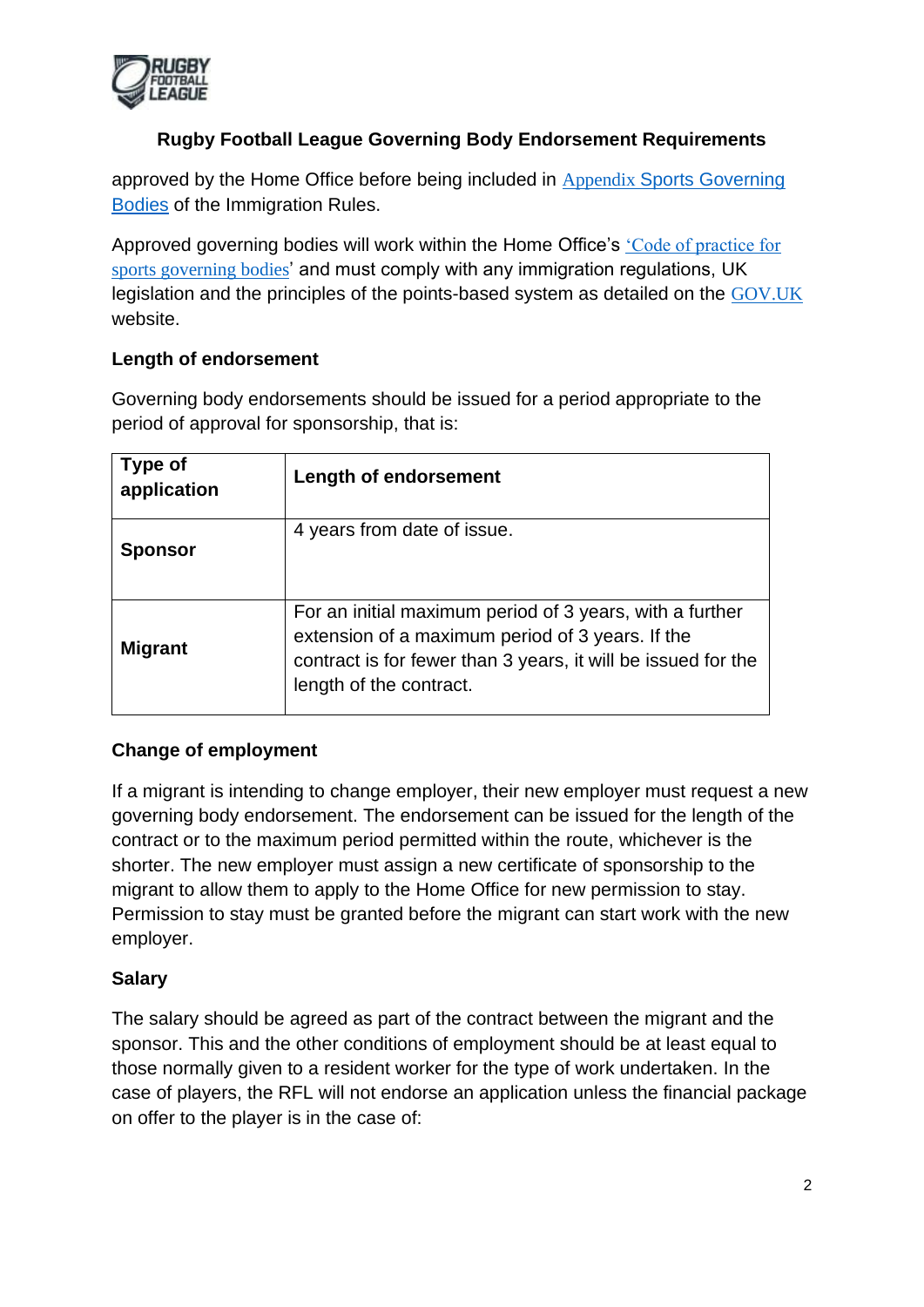

- Super League clubs would place the player in the relevant club's top 20 highest paid players, as defined in the Salary Cap Regulations
- Championship clubs is at least £17,500 per annum
- League 1 clubs is at least £10,000 per annum.

The club shall provide such evidence as required by the RFL as to the make-up of the financial package.

### **Supplementary employment**

International Sportsperson migrants are eligible to undertake supplementary employment under the Home Office supplementary employment regulations. The 'Supplementary employment' section [Workers and Temporary Workers: guidance for](https://www.gov.uk/government/publications/workers-and-temporary-workers-guidance-for-sponsors-sponsor-a-sportsperson-or-sporting-worker)  sponsors - [Sponsor an International Sportsperson guidance](https://www.gov.uk/government/publications/workers-and-temporary-workers-guidance-for-sponsors-sponsor-a-sportsperson-or-sporting-worker) has more information on this.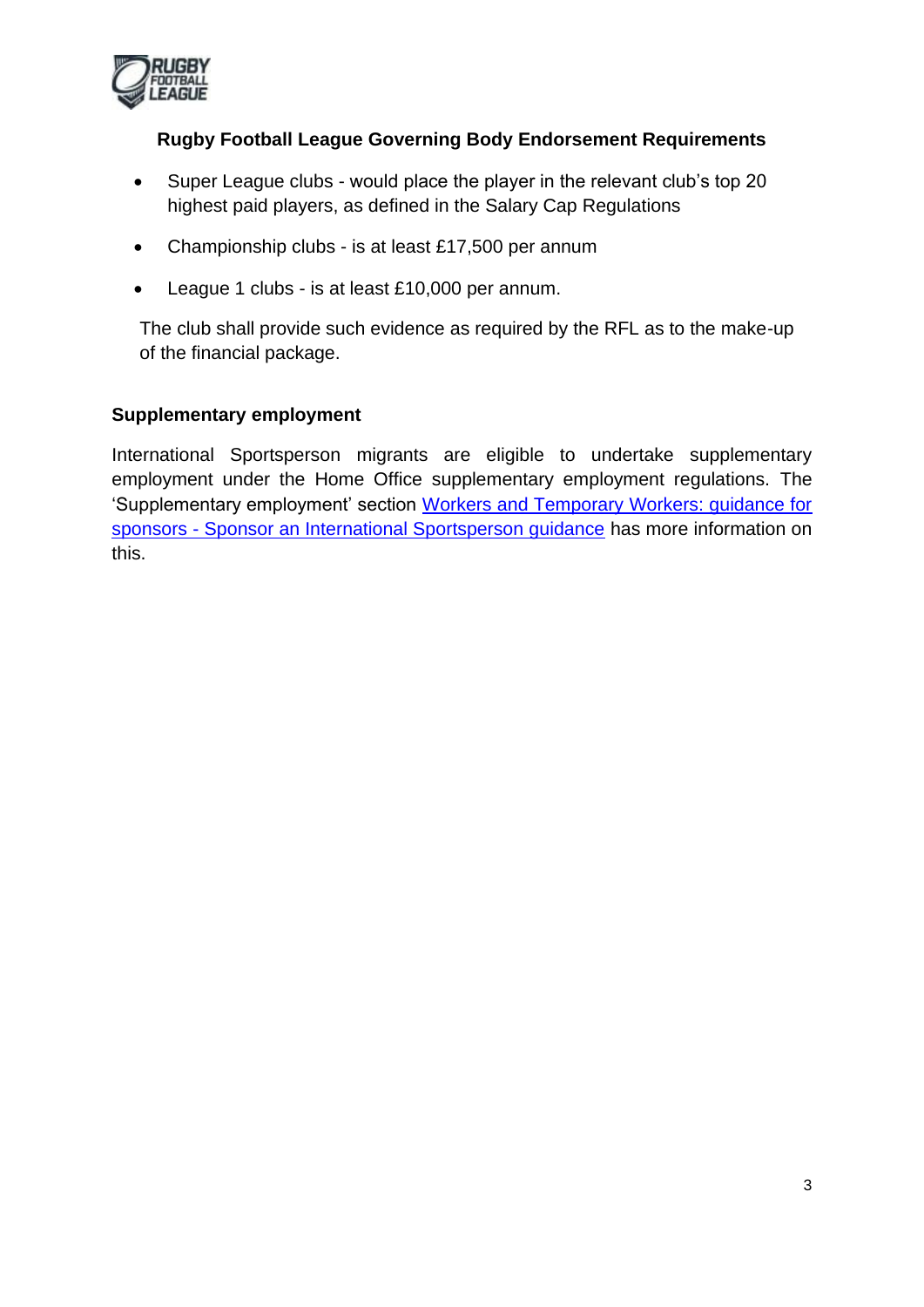

### **Section 2: Requirements**

This page explains the Rugby Football League (RFL) requirements under the International Sportsperson route. These requirements are effective from 18 January 2022.

These requirements are applicable to the UK.

### **Consultation**

The following requirements have been agreed by the Home Office following consultation with the RFL and other UK. based national federations, the clubs and the Rugby League Players Association. These requirements come into force in relation to applications received by the RFL after the date of issue of the Requirements and remain in force until they are superseded by a revised set of requirements.

#### **Review**

The requirements will be reviewed annually. The next review will be in January 2023.

#### **Length of season**

The season for rugby league normally runs from February to November.

#### **Requirements**

The table below shows the endorsement requirements for sponsors and migrants.

| Category                                                      | <b>Requirement</b>                                                                                                                                                                                                                                 |
|---------------------------------------------------------------|----------------------------------------------------------------------------------------------------------------------------------------------------------------------------------------------------------------------------------------------------|
| <b>Sponsor</b><br><b>International</b><br><b>Sportsperson</b> | Governing body endorsements will be issued to:                                                                                                                                                                                                     |
|                                                               | Rugby Football League (RFL)<br>$\bullet$<br><b>Scotland Rugby League</b><br>$\bullet$<br><b>Wales Rugby League</b><br>$\bullet$<br>clubs participating in any of:<br>$\bullet$<br>the Super League<br>the Championship<br>League 1<br>$\circ$      |
| <b>Migrant</b><br><b>International</b><br><b>Sportsperson</b> | Governing body endorsements for an individual must<br>be used to support an individual's application for<br>permission to enter or stay in the U.K. within 3 months<br>of the endorsement issue date.<br>Initial application: primary requirements |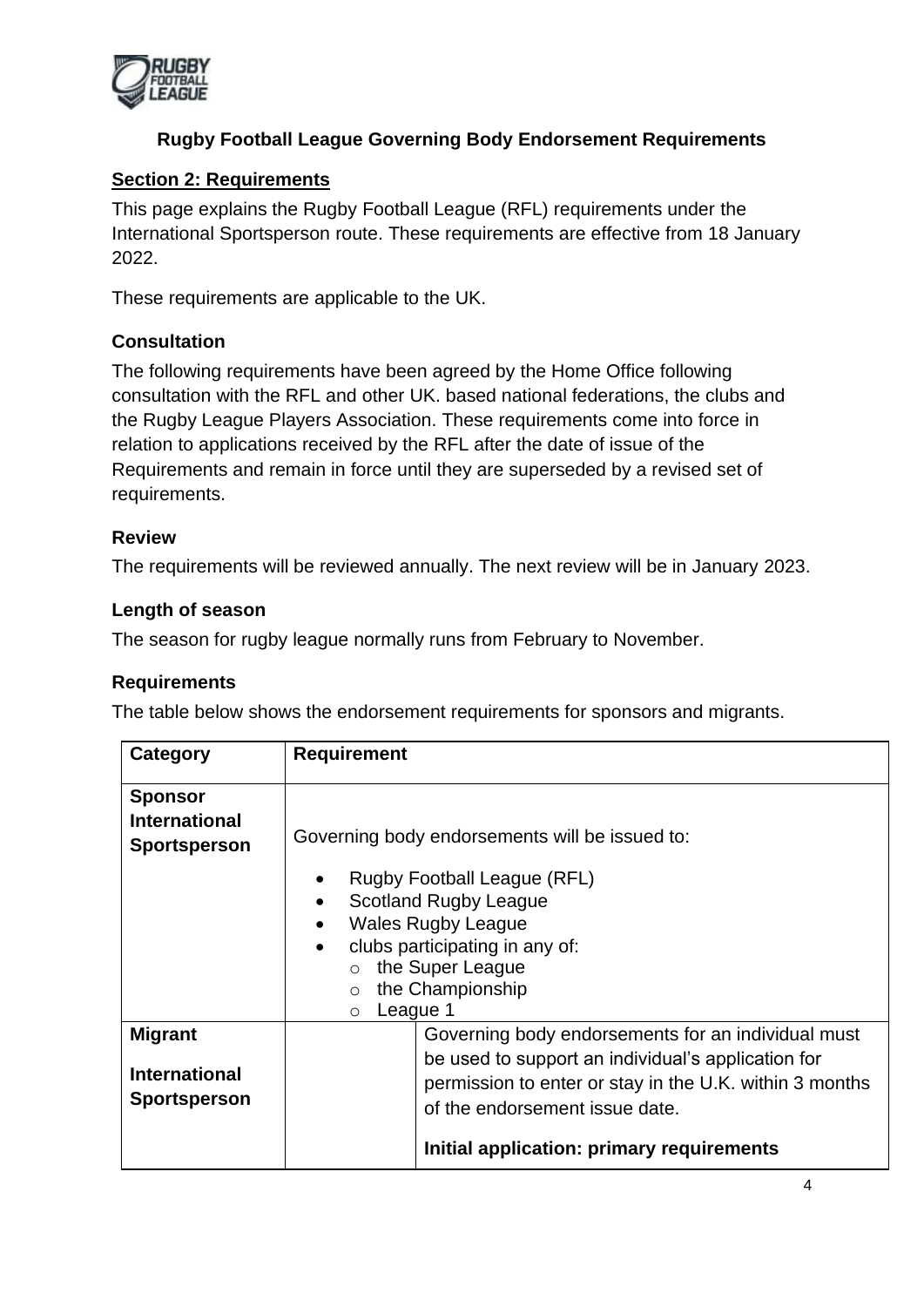

| <b>Rugby Football League Governing Body Endorsement Requirements</b> |  |  |
|----------------------------------------------------------------------|--|--|
|                                                                      |  |  |

| <b>Category</b> | <b>Requirement</b> |                                                                                                                                                                                                                                                                                                                                                                                                                                                                       |
|-----------------|--------------------|-----------------------------------------------------------------------------------------------------------------------------------------------------------------------------------------------------------------------------------------------------------------------------------------------------------------------------------------------------------------------------------------------------------------------------------------------------------------------|
|                 | <b>Player</b>      | In determining whether a player meets the<br>requirements the following time periods will be<br>considered in relation to the following types of<br>matches:                                                                                                                                                                                                                                                                                                          |
|                 |                    | <b>DOMESTIC</b>                                                                                                                                                                                                                                                                                                                                                                                                                                                       |
|                 |                    | National Rugby League (NRL) matches - where<br>the application is made:                                                                                                                                                                                                                                                                                                                                                                                               |
|                 |                    | on or before the End of Season Registration<br>Deadline (22 July 2022 in the 2022 Season)<br>the RFL will consider the last 2 complete<br>seasons prior to the application date (i.e., the<br>2020 and 2021 Seasons for applications<br>made on or before 22 July 2022)                                                                                                                                                                                               |
|                 |                    | after the End of Season Registration<br>$\bullet$<br>Deadline the RFL will consider the current<br>and the previous Season ( <i>i.e.</i> for applications<br>after 22 July 2022 the 2021 and 2022<br>Seasons)                                                                                                                                                                                                                                                         |
|                 |                    | French Elite 1 matches – the RFL will consider<br>the last 2 complete seasons.                                                                                                                                                                                                                                                                                                                                                                                        |
|                 |                    | <b>REPRESENTATIVE</b>                                                                                                                                                                                                                                                                                                                                                                                                                                                 |
|                 |                    | State of origin and International matches - the<br>RFL will consider the last 2 calendar years from<br>the date of application as the qualifying period. If<br>a country has not played a match in one of those<br>years, the RFL will consider the last 3 calendar<br>years as the qualifying period. The decision of<br>the Rugby League International Federation (the<br>"IRL") as to whether an International Fixture is<br>officially recognised shall be final. |
|                 |                    | <b>World Rugby Sevens Series</b>                                                                                                                                                                                                                                                                                                                                                                                                                                      |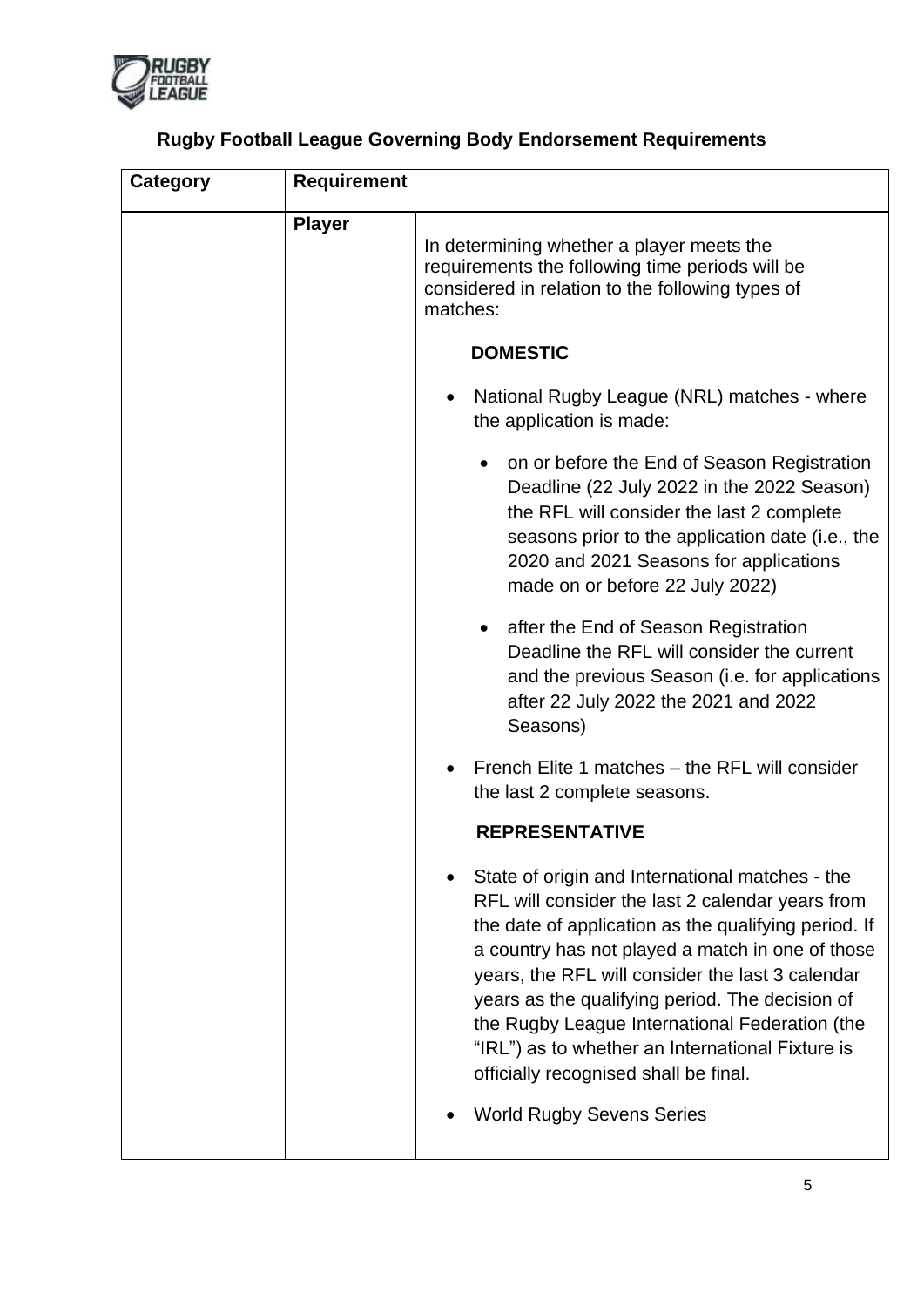

| Category | <b>Requirement</b>                                                                                                                                                                                                                                                                                                                                                                                                                    |
|----------|---------------------------------------------------------------------------------------------------------------------------------------------------------------------------------------------------------------------------------------------------------------------------------------------------------------------------------------------------------------------------------------------------------------------------------------|
|          | The RFL will consider the last two complete<br>seasons. For the avoidance of doubt the World<br>Rugby Sevens season currently runs from<br>December to June. Therefore, if an application<br>is made in 2022, before the final tournament<br>has been played, the relevant seasons will be<br>2020 and 2021. If the application is made after<br>the final tournament has been played, the<br>relevant seasons will be 2021 and 2022. |
|          | The RFL will grant an endorsement if the applicant club<br>is able to show that the player has achieved at least<br>one of the following:                                                                                                                                                                                                                                                                                             |
|          | 1. NRL - played in 50% of NRL matches including<br>play off matches, but not pre-season matches in<br>the qualifying period.                                                                                                                                                                                                                                                                                                          |
|          | Where the player has played in the NRL for one<br>season of the qualifying period and played in<br>the Super League, the Championship or League<br>1 in the season prior to that, they will be<br>required to have played in both of the following:                                                                                                                                                                                   |
|          | 50% of NRL fixtures in the relevant<br>season                                                                                                                                                                                                                                                                                                                                                                                         |
|          | 75% of Super League, Championship or<br>League 1 fixtures during the final season<br>of their previous permission, or during<br>the entire period of their previous<br>permission if the period endorsed was<br>less than one season                                                                                                                                                                                                  |
|          | Where the player has played in Super League<br>for both seasons (and the application is made<br>prior to the End of Season Registration<br>Deadline) the Player will be required to have<br>played in                                                                                                                                                                                                                                 |
|          | 75% of Super League, Championship or<br>League 1 fixtures during the two                                                                                                                                                                                                                                                                                                                                                              |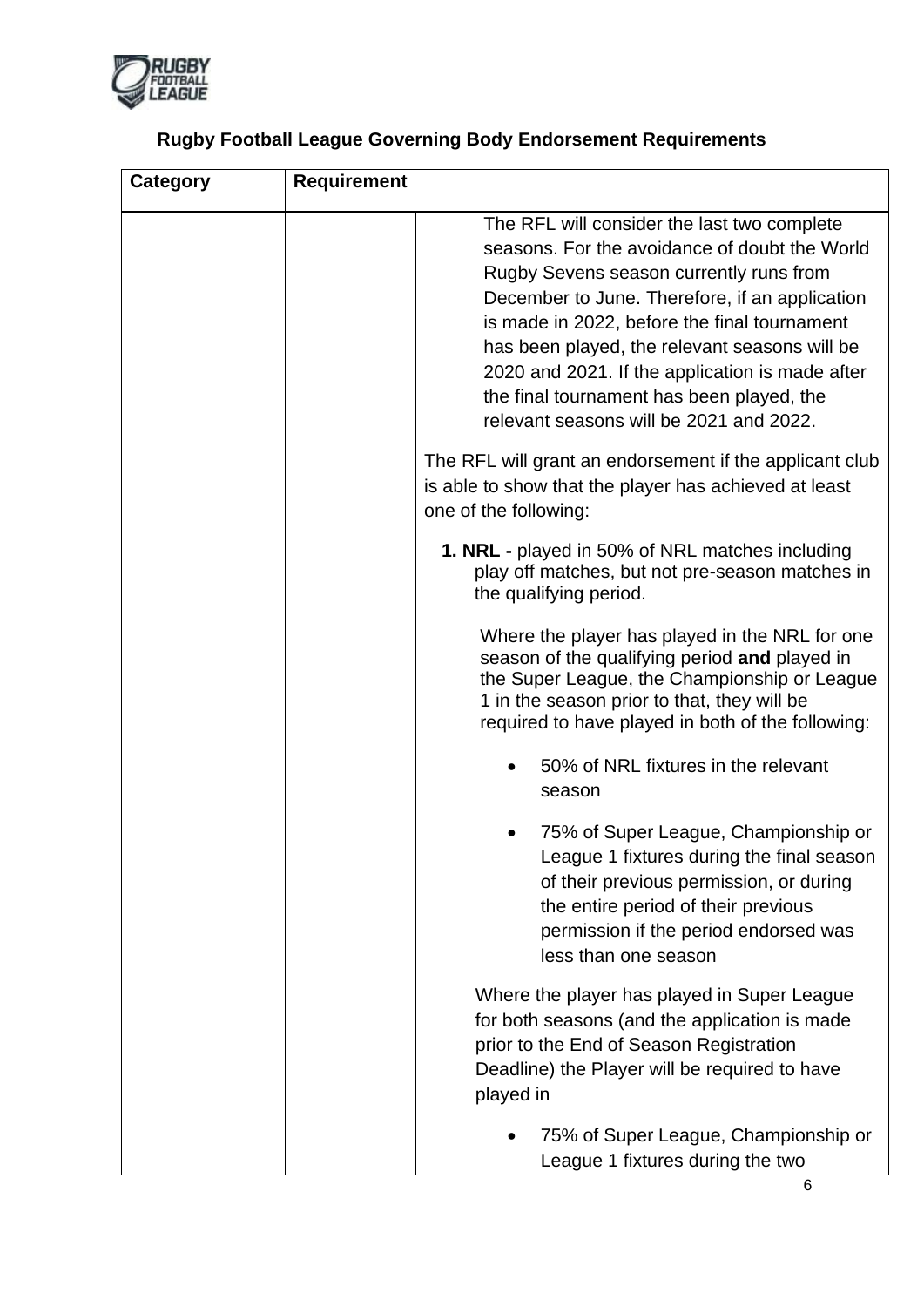

| <b>Rugby Football League Governing Body Endorsement Requirements</b> |
|----------------------------------------------------------------------|
|----------------------------------------------------------------------|

| Category | <b>Requirement</b>                                                                                                                                                                                                                       |
|----------|------------------------------------------------------------------------------------------------------------------------------------------------------------------------------------------------------------------------------------------|
|          | seasons, or during the entire period of<br>the previous permission if the period<br>endorsed was less than two complete<br>seasons.<br>2. State of Origin: the player has played in 1 State<br>of origin match in the qualifying period. |
|          | NB.<br><b>Applications based on International Appearances</b><br>made on or before Friday 14th October 2022 - as<br>below in 3 and 4.                                                                                                    |
|          | <b>Applications based on International Appearances</b><br>made from Saturday 15th October 2022                                                                                                                                           |
|          | any reference to RLWC2017 shall be deemed<br>to be RLWC2021<br>any reference to 1 <sup>st</sup> October 2017 shall be<br>deemed to be October 2018.                                                                                      |
|          | 3. International: Australia, New Zealand and<br><b>England or Great Britain - the player has</b><br>played in 1 match in either:                                                                                                         |
|          | the RL World Cup 2017                                                                                                                                                                                                                    |
|          | the Four Nations or equivalent IRL officially<br>recognised match in the qualifying period.                                                                                                                                              |
|          | 4. International: other - the player must have<br>achieved at least two of the following:                                                                                                                                                |
|          | The player has either played in:                                                                                                                                                                                                         |
|          | 1 match in the Rugby League World Cup 2017;                                                                                                                                                                                              |
|          | <b>OR</b>                                                                                                                                                                                                                                |
|          | 50% of IRL officially recognised matches for any<br>country in the IRL Rankings, other than Australia,                                                                                                                                   |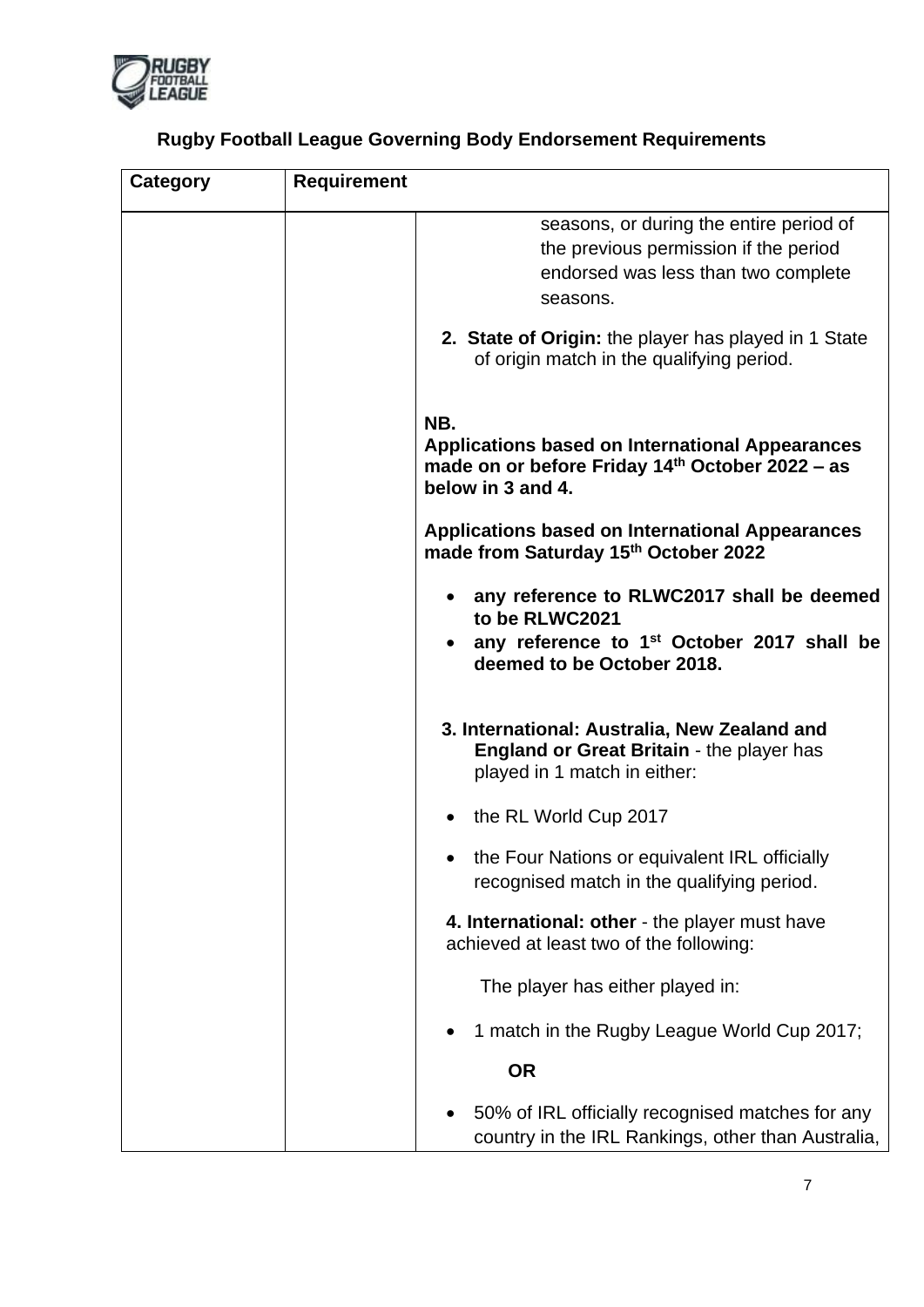

| <b>Category</b> | <b>Requirement</b> |                                                                                                                                                                                                                                                                                                                                                                 |
|-----------------|--------------------|-----------------------------------------------------------------------------------------------------------------------------------------------------------------------------------------------------------------------------------------------------------------------------------------------------------------------------------------------------------------|
|                 |                    | New Zealand, England or Great Britain, in the<br>qualifying period, referred to on Page 5                                                                                                                                                                                                                                                                       |
|                 |                    | <b>AND</b>                                                                                                                                                                                                                                                                                                                                                      |
|                 |                    | either in:                                                                                                                                                                                                                                                                                                                                                      |
|                 |                    | a minimum of 40% of IRL officially recognised<br>matches since 1 October 2017;                                                                                                                                                                                                                                                                                  |
|                 |                    | <b>OR</b>                                                                                                                                                                                                                                                                                                                                                       |
|                 |                    | 25% of NRL matches including play off matches,<br>but not pre-season matches, in the qualifying<br>period. For the avoidance of doubt, in relation to<br>this strand the qualifying period is NRL seasons<br>(which seasons are relevant is dependent on the<br>timing of the application in relation to the End of<br>Season deadline) and not calendar years. |
|                 |                    | 5. International (age-limited) - the player must<br>have achieved the following;                                                                                                                                                                                                                                                                                |
|                 |                    | Played in 1 IRL officially recognised match for<br>the Australian Schoolboys or Junior Kiwis in the<br>qualifying period referred to on Page 5. NB: The<br>applicant applying for a visa must be 16 or over<br>on the date of application.                                                                                                                      |
|                 |                    | 6. Elite 1 (French Premier Competition) – the<br>player must have achieved the following:                                                                                                                                                                                                                                                                       |
|                 |                    | Played in 75% of Elite 1 matches including play<br>off matches, but not pre-season matches in the<br>qualifying period.                                                                                                                                                                                                                                         |
|                 |                    | 7. Rugby Union players: the player meets the<br>current governing body endorsement requirements<br>as published on the Rugby Football Union (RFU)<br>website only.                                                                                                                                                                                              |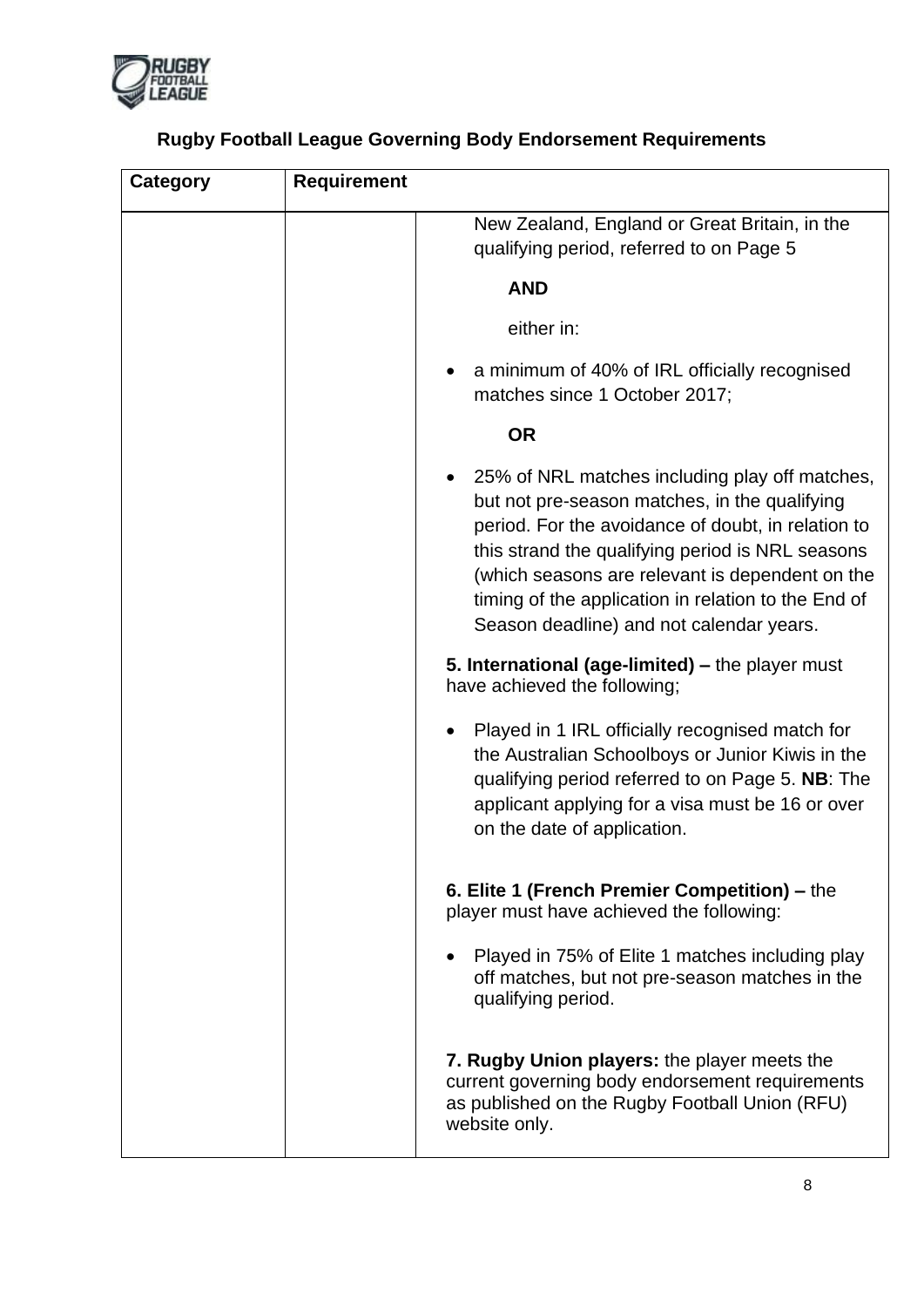

|  |  |  | <b>Rugby Football League Governing Body Endorsement Requirements</b> |
|--|--|--|----------------------------------------------------------------------|

| <b>Category</b> | <b>Requirement</b> |                                                                                                                                                                                                                                                                                                                                                                                                                                                                                                                                                       |
|-----------------|--------------------|-------------------------------------------------------------------------------------------------------------------------------------------------------------------------------------------------------------------------------------------------------------------------------------------------------------------------------------------------------------------------------------------------------------------------------------------------------------------------------------------------------------------------------------------------------|
|                 |                    | 8. World Rugby Sevens Series players: the<br>player has played in 50% of officially sanctioned<br>tournaments in the qualifying period for countries<br>ranked 1-15. For the avoidance of doubt this does<br>not mean 50% of those played by his team.                                                                                                                                                                                                                                                                                                |
|                 |                    | 9. Initial application: secondary requirements                                                                                                                                                                                                                                                                                                                                                                                                                                                                                                        |
|                 |                    | If the player does not meet any of the initial criteria set<br>above, the RFL may consider the player against the<br>secondary criteria below:                                                                                                                                                                                                                                                                                                                                                                                                        |
|                 |                    | The financial package being paid to the player<br>by the applicant club is £100,000 per annum (or the<br>same pro rata) or more and the player has played<br>in either:                                                                                                                                                                                                                                                                                                                                                                               |
|                 |                    | • 20% of NRL matches including play off<br>matches, but not pre-season matches, in the<br>last Season (if the application is made before<br>the End of Season Registration Date) or the<br>current Season (if the application is made<br>after the End of Season Registration Date)<br>(i.e. if the application is made on or before 22<br>July 2022, the 2021 season and, if the<br>application is made after 22 July 2022, the<br>2022 season), save that, the reference<br>above to NRL matches shall be Super<br>League matches where applicable. |
|                 |                    | 50% of IRL officially recognised matches for<br>any country in Tiers 1 to 3 of the IRL<br>Rankings, other than Australia or New<br>Zealand, in the qualifying period.                                                                                                                                                                                                                                                                                                                                                                                 |
|                 |                    | The RFL may, in its absolute discretion, refuse to grant<br>a governing body endorsement under this requirement<br>if it has good reason to believe that the financial<br>package to be provided is being artificially inflated to<br>meet the requirement.                                                                                                                                                                                                                                                                                           |
|                 |                    | <b>Extension and change of employer applications</b>                                                                                                                                                                                                                                                                                                                                                                                                                                                                                                  |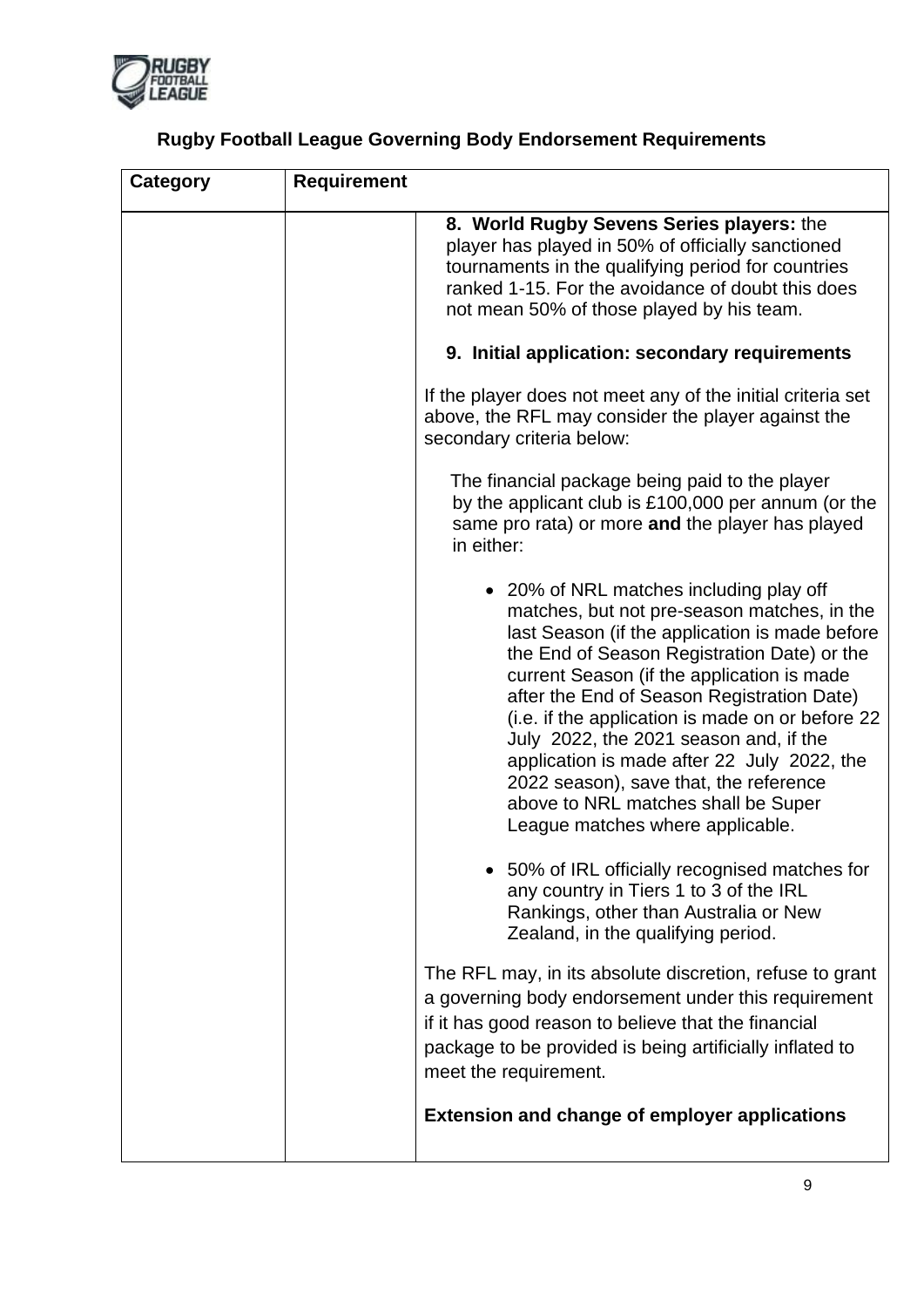

| <b>Rugby Football League Governing Body Endorsement Requirements</b> |  |  |
|----------------------------------------------------------------------|--|--|

| Category | <b>Requirement</b>                                                                                                                                                                                                                                                                                                                                                                                                                     |  |
|----------|----------------------------------------------------------------------------------------------------------------------------------------------------------------------------------------------------------------------------------------------------------------------------------------------------------------------------------------------------------------------------------------------------------------------------------------|--|
|          | Extension applications will only be considered for<br>players who currently hold a certificate of sponsorship<br>or have previously held a certificate of sponsorship,<br>during the last playing season. Where a player has<br>moved, the player must have been granted new<br>permission to enter or stay in the U.K. before they can<br>play for their new club.<br>The player must have achieved at least one of the<br>following: |  |
|          | played in at least 75% of competitive matches<br>(first team matches not including friendly<br>matches) in the Super League, Championship or<br>League 1 (as applicable) for the period of the<br>previous permission                                                                                                                                                                                                                  |  |
|          | continues to meet any of the requirements set<br>out in 3, 4 or 7 above for initial applications (save<br>that any reference to NRL matches in such<br>requirements shall be deemed to be references<br>to Super League, Championship or League 1, as<br>applicable, matches).                                                                                                                                                         |  |
|          | Applications for players whose current/last club is<br>located outside of the U.K., but which competes in<br>Super League, the Championship or League 1<br>Any such application will be an initial application not a<br>change of employer application; however, to reflect<br>that they have been competing in a U.K. based<br>competition the player must have achieved at least one<br>of the following:                            |  |
|          | played in at least 75% of competitive matches<br>(first team matches not including friendly<br>matches) in the Super League, Championship or<br>League 1 (as applicable) for the period of the<br>previous contract.                                                                                                                                                                                                                   |  |
|          | meets any of the requirements set out in 3, 4 or 7<br>for initial applications (save that any reference to<br>NRL matches in such requirements shall be                                                                                                                                                                                                                                                                                |  |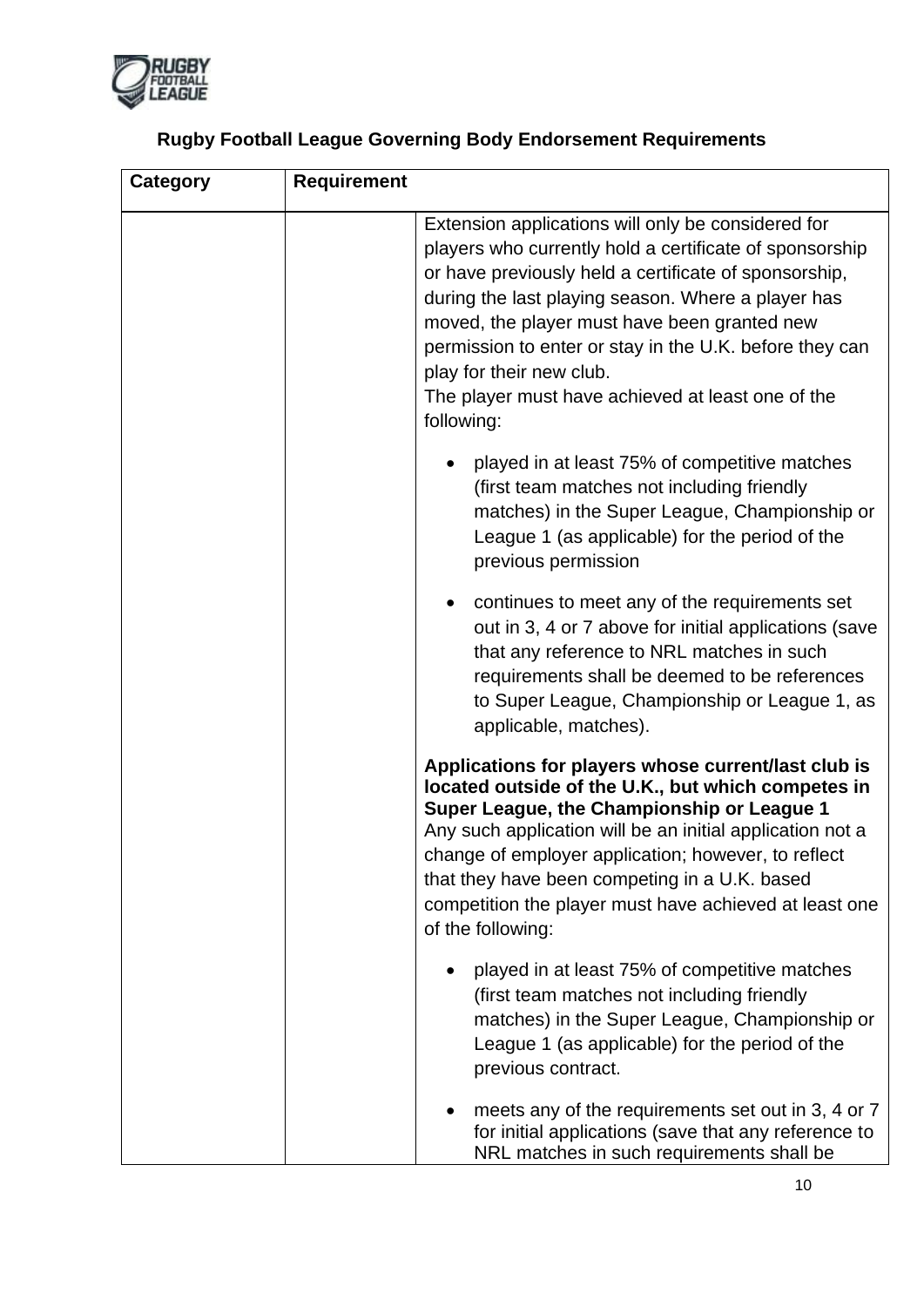

| <b>Category</b> | <b>Requirement</b> |                                                                                                                                                                                                                                                                                                                                                                                                                                                                                                                                                                                                  |
|-----------------|--------------------|--------------------------------------------------------------------------------------------------------------------------------------------------------------------------------------------------------------------------------------------------------------------------------------------------------------------------------------------------------------------------------------------------------------------------------------------------------------------------------------------------------------------------------------------------------------------------------------------------|
|                 |                    | deemed to be references to Super League,<br>Championship or League 1, as applicable,<br>matches).                                                                                                                                                                                                                                                                                                                                                                                                                                                                                                |
|                 |                    | <b>Matches missed</b>                                                                                                                                                                                                                                                                                                                                                                                                                                                                                                                                                                            |
|                 |                    | Exclusions from selection due to:                                                                                                                                                                                                                                                                                                                                                                                                                                                                                                                                                                |
|                 |                    | Injury;<br>Illness;<br>International Duty;<br>A period of maternity/paternity leave<br>٠<br>Suspension (subject to the RFL Operational<br>$\bullet$<br>Rules and Section 3 of these GBE Requirements);<br>Bereavement:<br>Serious family crisis;                                                                                                                                                                                                                                                                                                                                                 |
|                 |                    | will be excluded from the assessment when applying<br>the requirements both in initial applications and in<br>extensions or changes of employer. Clubs should<br>submit supporting evidence in such cases to support<br>the case, together with a detailed record of the exact<br>matches the player has missed for one of the reasons<br>set out above. In relation to injury, illness and<br>international duty, this evidence should be from the<br>team doctor, or other official medical practitioner, or the<br>team manager of the International Team (as<br>applicable) on headed paper. |
|                 |                    | For the avoidance of doubt, the calculation will be that<br>the number of matches missed shall be deducted from<br>the number of matches the player was available to play<br>in. It will not be assumed that the player would have<br>played in those matches if they had been fit/available<br>to do so. For example, if there are 20 matches in a<br>season and the player plays in 10 and misses 5<br>through injury, they will have played in 10 of the 15<br>available matches, a percentage of 66%.                                                                                        |
|                 |                    | <b>Suspensions - Exemptions.</b>                                                                                                                                                                                                                                                                                                                                                                                                                                                                                                                                                                 |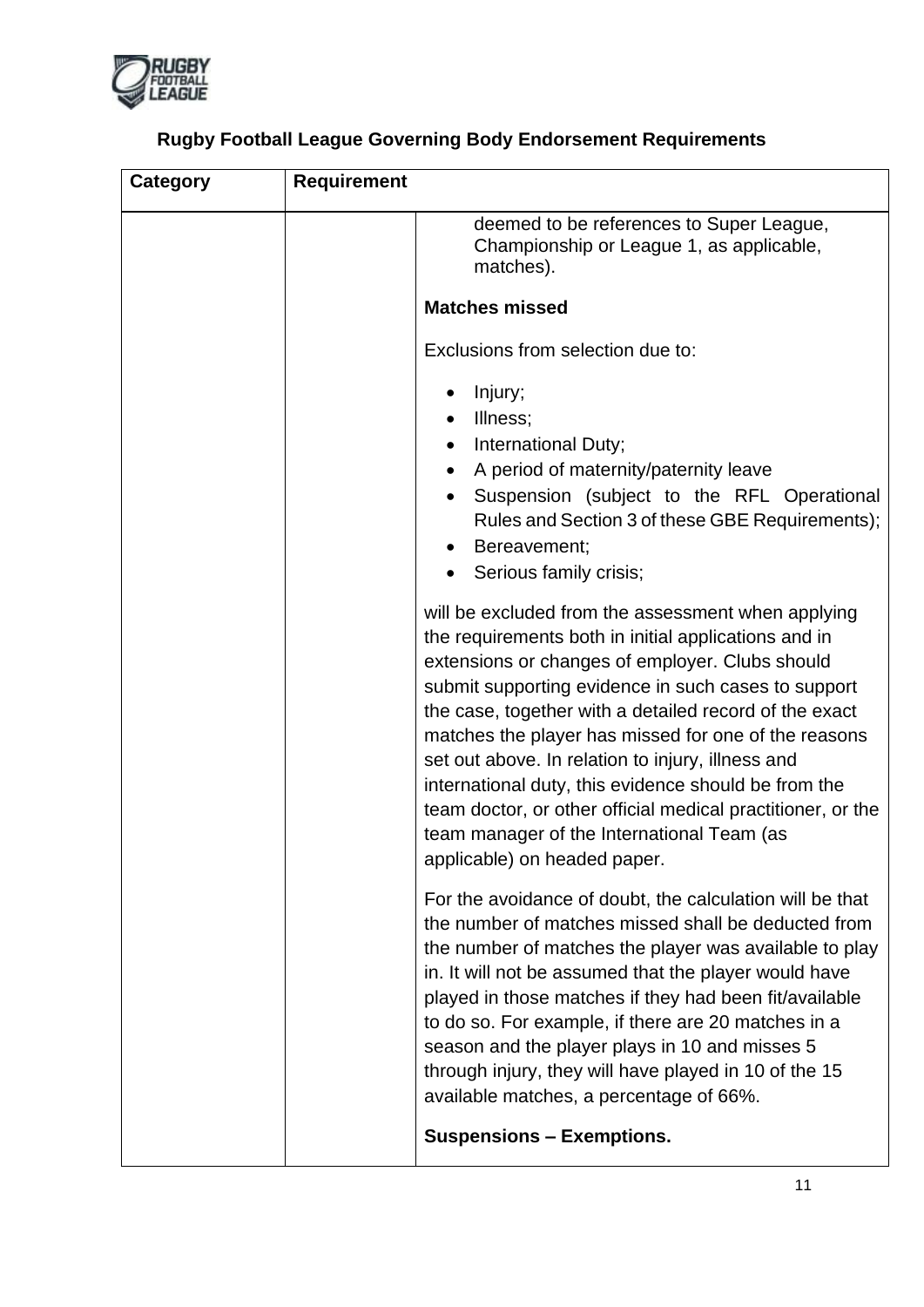

| <b>Category</b> | <b>Requirement</b>                                                                                                                                                                                                                                                                                                                                                                                                                                                                                                                                                                                                                                                                                                                                                                                |
|-----------------|---------------------------------------------------------------------------------------------------------------------------------------------------------------------------------------------------------------------------------------------------------------------------------------------------------------------------------------------------------------------------------------------------------------------------------------------------------------------------------------------------------------------------------------------------------------------------------------------------------------------------------------------------------------------------------------------------------------------------------------------------------------------------------------------------|
|                 | In relation to Players: The Board on behalf of the RFL<br>shall be entitled to refuse registration of a Player or refuse<br>to accept a Contract (and for the purpose of this clauses<br>"Contract" shall include any Contract renewal, variation or<br>extension) or may impose such terms and conditions as it<br>considers appropriate on a registration in any of the<br>following circumstances                                                                                                                                                                                                                                                                                                                                                                                              |
|                 | (b) the Board reasonably believes that to accept the<br>registration or Contract may bring the Game into disrepute<br>or may adversely affect the integrity of any competition;                                                                                                                                                                                                                                                                                                                                                                                                                                                                                                                                                                                                                   |
|                 | In exercising its rights under this paragraph (b) the Board<br>shall consider such factors as it considers appropriate<br>which, where relevant, may include (but not be limited to):<br>(a) the severity of any underlying incident(s) / convictions;<br>(b) action taken against any other players who have been<br>involved in similar incident(s) / have similar convictions; (c)<br>any steps taken by the Player to mitigate the underlying<br>incident; (d) any management plan proposed by the Club;<br>(e) the interests of the RFL (including its reputation and<br>need to promote the Game); (f) the interests of other Clubs;<br>(g) the integrity of the RFL's competitions; (g) the interests<br>of the Club's Officials, other Players, supporters,<br>shareholders and sponsors. |
|                 | In relation to Players, Coaches and Performance<br>Analysts: The RFL may recognise the sanctions or<br>suspensions of any other sporting body including, but not<br>limited to, competent RFL member bodies, the Rugby<br>League European Federation, the Rugby League<br>International Federation, other members of the Rugby<br>League International Federation or the Governing Body of<br>any other sport (a "Recognised Sanction"). A Recognised<br>Sanction shall be enforced by the RFL and its Members<br>until that sanction or suspension has been deemed to have<br>been complied with and served or unless an Off Field<br>Operational Rules Tribunal determines the matter and<br>consents to the Recognised Sanction being lifted.                                                  |
|                 | <b>Trials</b>                                                                                                                                                                                                                                                                                                                                                                                                                                                                                                                                                                                                                                                                                                                                                                                     |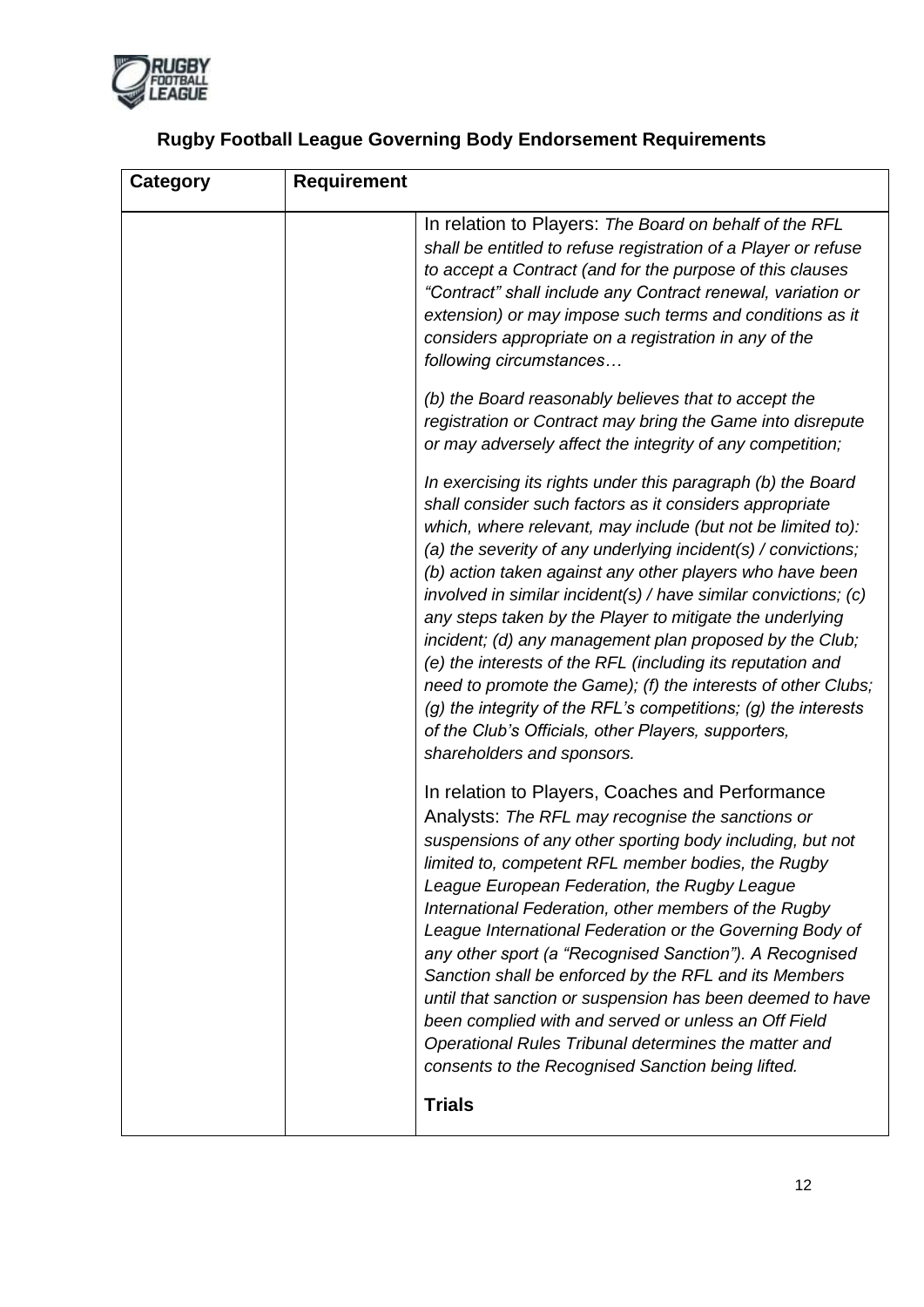

| <b>Rugby Football League Governing Body Endorsement Requirements</b> |  |
|----------------------------------------------------------------------|--|

| <b>Category</b> | <b>Requirement</b>                                                                                                            |                                                                                                                                                                                                                                                                                                                                                                                                      |
|-----------------|-------------------------------------------------------------------------------------------------------------------------------|------------------------------------------------------------------------------------------------------------------------------------------------------------------------------------------------------------------------------------------------------------------------------------------------------------------------------------------------------------------------------------------------------|
|                 |                                                                                                                               | Governing body endorsements cannot be issued to<br>clubs for the purposes of having players on trial.                                                                                                                                                                                                                                                                                                |
|                 | <b>Head Coach,</b><br><b>Assistant</b><br><b>Coach or</b><br>similar<br>position<br>such as<br>Director of<br><b>Football</b> | Initial applications: requirements<br>In determining whether an applicant meets the<br>requirements, the RFL will consider whether the<br>applicant does so for at least 2 seasons; one of the last<br>2 seasons and one other season. Where applications<br>are made in mid-season or where there are other<br>relevant reasons the RFL will decide which seasons<br>are to be considered relevant. |
|                 |                                                                                                                               | The applicant must have worked in at least one or a<br>combination of the following roles:                                                                                                                                                                                                                                                                                                           |
|                 |                                                                                                                               | 1. Head Coach - National Team (England and/or<br>Great Britain, France, Australia or New Zealand)                                                                                                                                                                                                                                                                                                    |
|                 |                                                                                                                               | 2. Head Coach - Australian State of origin, from<br>the states of New South Wales and Queensland<br>only                                                                                                                                                                                                                                                                                             |
|                 |                                                                                                                               | 3. Head Coach - Australian National Rugby<br>League (First grade)                                                                                                                                                                                                                                                                                                                                    |
|                 |                                                                                                                               | 4. Head Coach or Assistant Coach - Super<br>League, Championship or League 1 (only to<br>continue in Super League, Championship or<br>League 1 as a Head Coach or an Assistant<br>Coach)                                                                                                                                                                                                             |
|                 |                                                                                                                               | 5. Assistant Coach - Australian National Rugby<br>League (First grade) provided that in the case of<br>NRL assistant coaches the following conditions<br>must also be met by the candidate:                                                                                                                                                                                                          |
|                 |                                                                                                                               | a. holds a current Australian Rugby League<br>(ARL) High Performance Coach Award<br>which must be evidenced by the ARL<br><b>Education Department</b>                                                                                                                                                                                                                                                |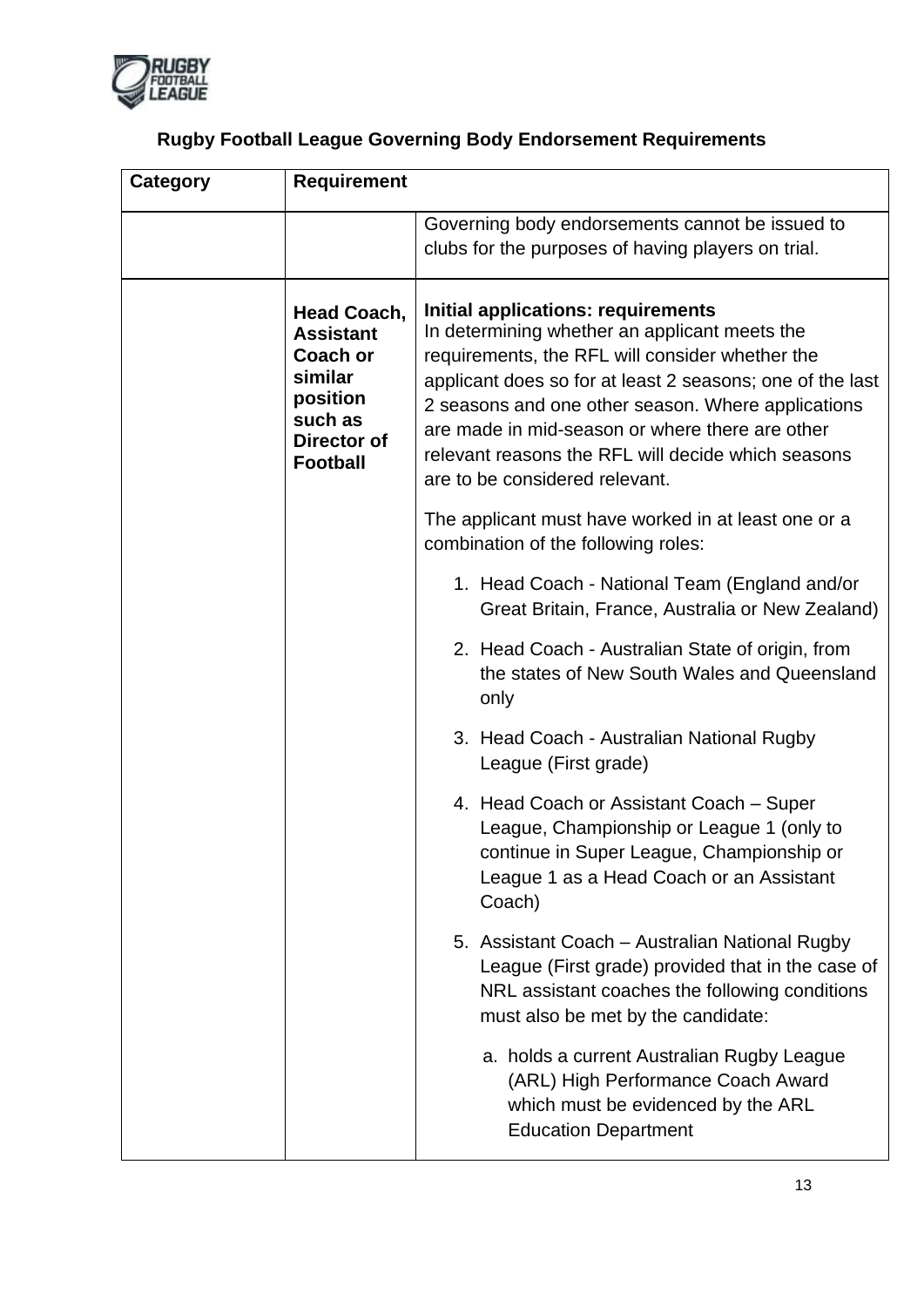

| <b>Category</b> | <b>Requirement</b>                                                                                                                                                                                                                                                                                                                                                 |
|-----------------|--------------------------------------------------------------------------------------------------------------------------------------------------------------------------------------------------------------------------------------------------------------------------------------------------------------------------------------------------------------------|
|                 | b. has been in post as an assistant NRL first<br>team coach or in an equivalent post for at<br>least 3 seasons (for the avoidance of doubt<br>these do not have to have been<br>consecutive), to include written confirmation<br>from the NRL club of the coaching structure<br>at the club together with verification from the<br><b>ARL Education department</b> |
|                 | In addition, the Club must meet the advertising<br>requirements set out below.                                                                                                                                                                                                                                                                                     |
|                 | It is the responsibility of the club to provide any<br>evidence required by the RFL.                                                                                                                                                                                                                                                                               |
|                 | Note: endorsements will only be issued for non-EEA<br>coaches to take the head coach/assistant coach or<br>director of rugby role. Only one governing body<br>endorsement will be awarded per club to either the<br>head coach, assistant coach or director of<br>football/rugby. Endorsements will not be issued for<br>player coaches.                           |
|                 | <b>Extension and change of employer applications</b><br>Extension applications will only be considered for<br>coaches who currently hold a certificate of sponsorship<br>or previously held a certificate of sponsorship, during<br>the last playing season on the terms set out below.                                                                            |
|                 | A coach who completes the term of their previous<br>permission will be granted a governing body<br>endorsement for an extension with the same club and<br>the same shall apply if this coach is promoted from the<br>role of Assistant Coach to the role of Head Coach<br>(subject to only one endorsement being granted per<br>Club).                             |
|                 | A coach who negotiates a termination of an existing<br>contract prior to its expiry in order to take up a contract<br>at another club, or a coach who wishes to move to                                                                                                                                                                                            |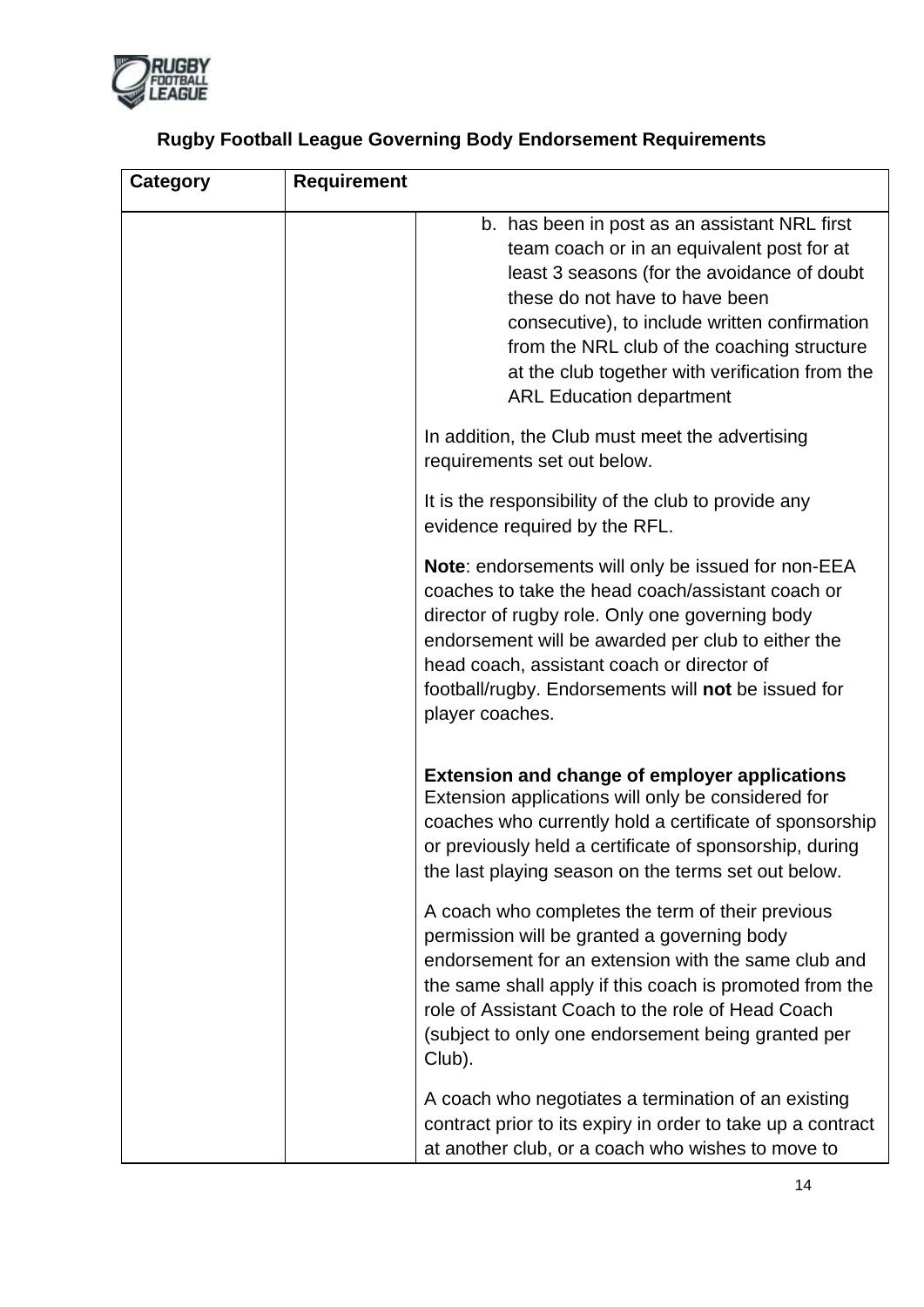

| <b>Category</b> | <b>Requirement</b>                   |                                                                                                                                                                                                                                                                                                                                                                                   |
|-----------------|--------------------------------------|-----------------------------------------------------------------------------------------------------------------------------------------------------------------------------------------------------------------------------------------------------------------------------------------------------------------------------------------------------------------------------------|
|                 |                                      | another club within a month of the expiry of his<br>previous agreement, will be granted a governing body<br>endorsement subject to the new club having satisfied<br>the advertisement requirement below. This will apply<br>whether the coach is applying for any of the roles<br>noted above.                                                                                    |
|                 |                                      | Where a coach has been dismissed prior to the expiry<br>of their previous permission a new club must apply<br>under the requirements set out above.                                                                                                                                                                                                                               |
|                 |                                      | Advertising: for coaching posts only (in relation to<br>new post and change of employer applications, but<br>not extension applications)                                                                                                                                                                                                                                          |
|                 |                                      | Vacancies for all three coaching positions at Super<br>League, Championship or League 1 clubs must be<br>made public by way of official club press releases or by<br>other means that will ensure that suitably qualified<br>resident workers will be aware of the vacancy.                                                                                                       |
|                 |                                      | Evidence to show that a press release and/or resident<br>labour search as appropriate has been undertaken<br>should be provided. This should include a copy of the<br>press release /advertisement and details of responses.<br>If a club has used alternative recruitment methods,<br>they should provide details of why the method was<br>chosen, what they did and the result. |
|                 | Head                                 | <b>Initial applications: requirements</b>                                                                                                                                                                                                                                                                                                                                         |
|                 | <b>Performance</b><br><b>Analyst</b> | In determining whether an applicant meets the<br>requirements, the RFL will consider whether the<br>applicant does so for at least 3 seasons; one of the last<br>2 seasons and two other seasons. Where applications<br>are made in mid-season or where there are other<br>relevant reasons the RFL will decide which seasons<br>are to be considered relevant.                   |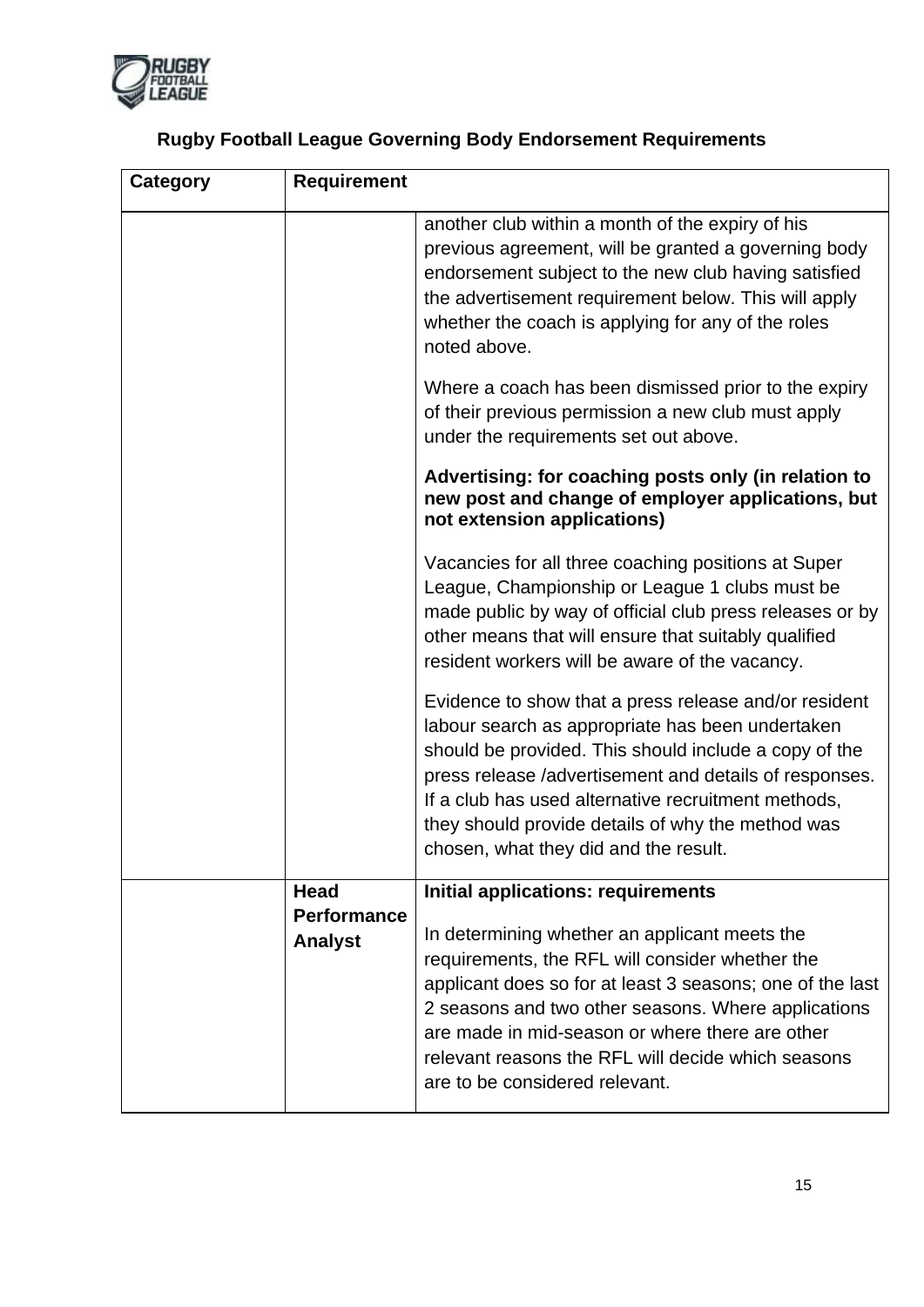

| <b>Category</b> | <b>Requirement</b>                                                                                                                                                                                                                              |
|-----------------|-------------------------------------------------------------------------------------------------------------------------------------------------------------------------------------------------------------------------------------------------|
|                 | The applicant must have worked in at least one or a<br>combination of the following roles:                                                                                                                                                      |
|                 | 1. Head Performance Analyst (being the most<br>senior performance analyst whether known as<br>this title or an alternative job title) - National<br>Team (England and Great Britain, Australia or<br>New Zealand)                               |
|                 | 2. Head Performance Analyst (being the most<br>senior performance analyst whether known as<br>this title or an alternative job title) - Super<br>League first team;                                                                             |
|                 | 3. Head Performance Analyst (being the most<br>senior performance analyst whether known as<br>this title or an alternative job title) - NRL first<br>team.                                                                                      |
|                 | In addition, the applicant must hold a degree in Sports<br>and Exercise Science or Performance Analysis or a<br>related discipline.                                                                                                             |
|                 | Any application must include written confirmation from<br>the NRL club or national governing body of the analyst<br>structure at the club.                                                                                                      |
|                 | In all cases, it is the responsibility of the sponsor to<br>provide any evidence required by the RFL.                                                                                                                                           |
|                 | Note: Only one governing body endorsement will be<br>awarded per sponsor for a Head of Performance<br>Analysis.                                                                                                                                 |
|                 | <b>Extension and change of employer applications</b>                                                                                                                                                                                            |
|                 | Extension applications will only be considered for<br>performance analysts who currently hold a certificate of<br>sponsorship or previously held a certificate of<br>sponsorship, during the last playing season on the<br>terms set out below. |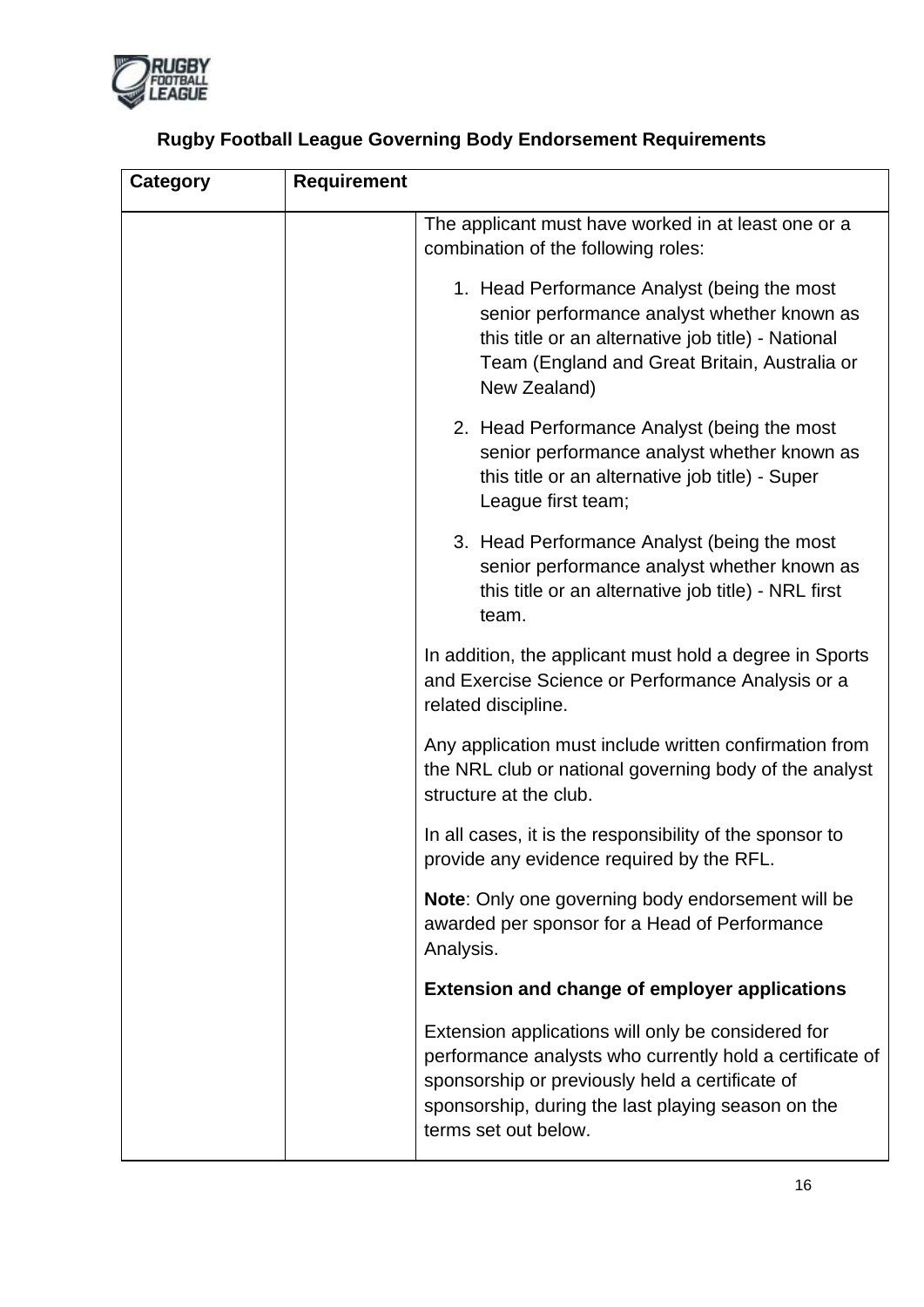

| <b>Category</b> | <b>Requirement</b>                                                                                                                                                                                                                                                                                                                                                                                            |
|-----------------|---------------------------------------------------------------------------------------------------------------------------------------------------------------------------------------------------------------------------------------------------------------------------------------------------------------------------------------------------------------------------------------------------------------|
|                 | A performance analyst who completes the term of their<br>previous permission will be granted a governing body<br>endorsement for an extension with the same club.                                                                                                                                                                                                                                             |
|                 | A performance analyst who negotiates a termination of<br>an existing contract prior to its expiry in order to take<br>up a contract at another club or a performance analyst<br>who wishes to move to another club within a month of<br>the expiry of his previous agreement will be granted a<br>governing body endorsement subject to the new club<br>having satisfied the advertisement requirement below. |
|                 | Where a performance analyst has been dismissed<br>prior to the expiry of their previous permission a new<br>club must apply under the requirements set out above.                                                                                                                                                                                                                                             |
|                 | Advertising: for performance analyst posts only (in<br>relation to new post and change of employer<br>applications, but not extension applications)                                                                                                                                                                                                                                                           |
|                 | Vacancies for performance analyst at Super League,<br>Championship or League 1 clubs must be made public<br>by way of official club press releases or by other<br>means that will ensure that suitably qualified resident<br>workers will be aware of the vacancy.                                                                                                                                            |
|                 | Evidence to show that a press release and/or resident<br>labour search as appropriate has been undertaken<br>should be provided. This should include a copy of the<br>press release /advertisement and details of responses.<br>If a club has used alternative recruitment methods,<br>they should provide details of why the method was<br>chosen, what they did and the result.                             |

### **Further information**

This information is available on the [RFL](http://www.rugby-league.com/the_rfl) website.

For any queries relating to the requirements or the endorsement process please contact: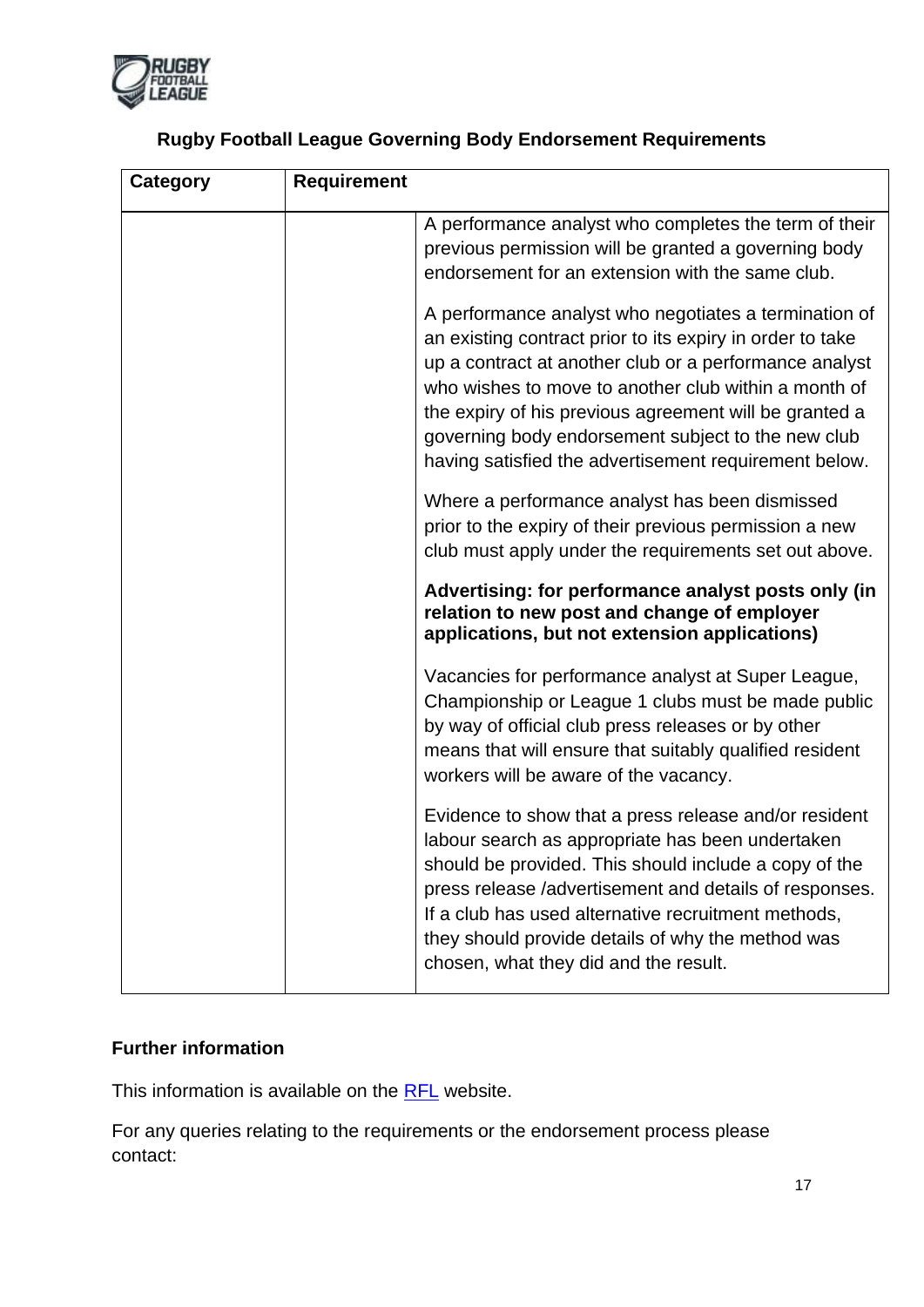

RFL Operations Department Red Hall Red Hall Lane Leeds LS17 8NB

Telephone: 0844 477 7113

Email: [peter.stephenson@rfl.co.uk](mailto:operations@rfl.uk.com)

Information on visas and immigration is available on the [GOV.UK](https://www.gov.uk/browse/visas-immigration/work-visas) website.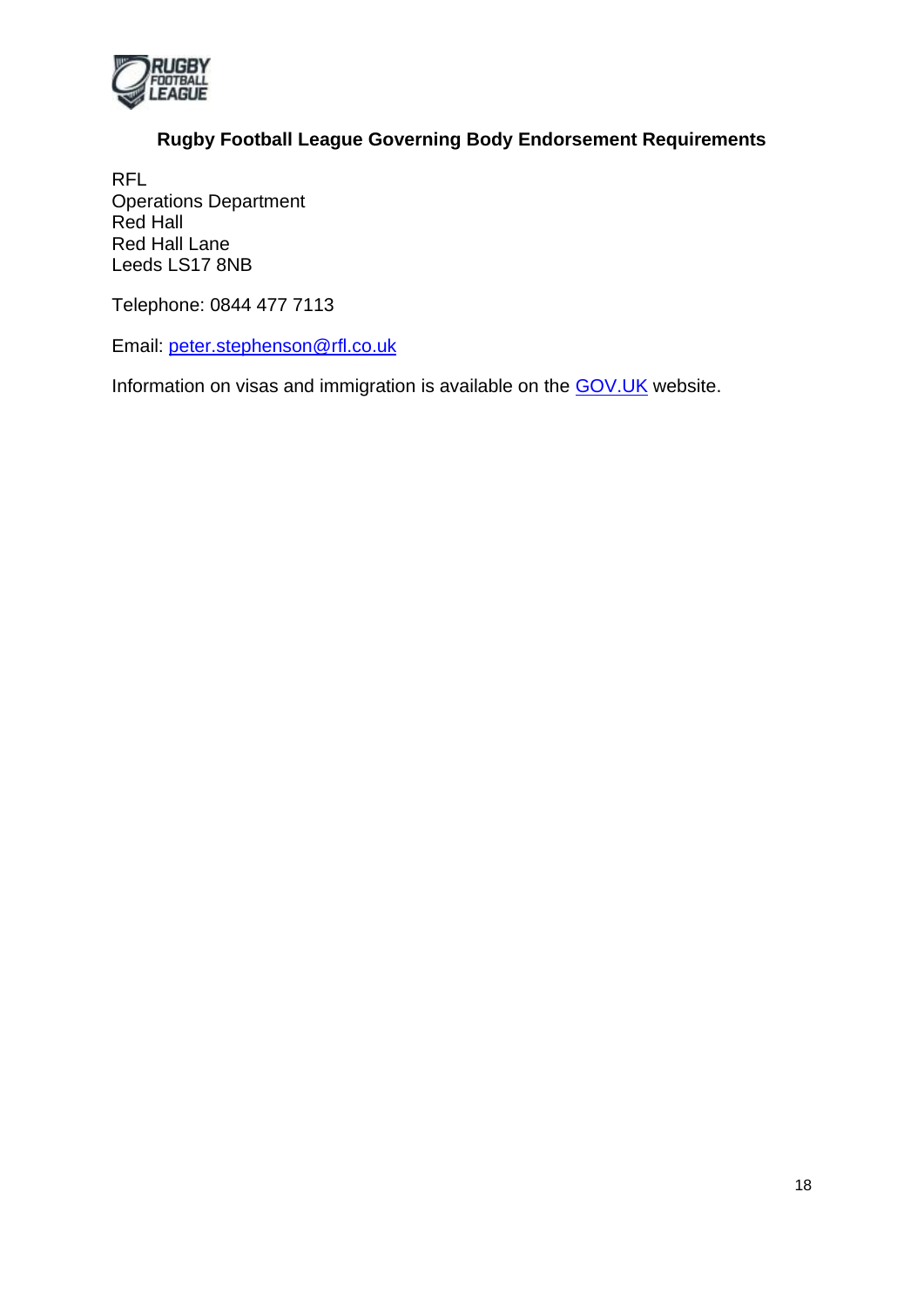

#### **Section 3: Dispute handling procedures**

### **Summary**

Where an application for either a player, coach or performance analyst has been refused on the grounds that the player, coach or performance analyst fails to meet the published requirements or the Club fails to provide the mandatory documents required, the sponsor may seek a review of the application. The Rugby Football League will notify an individual in writing of any endorsement request which is refused setting out the reasons for refusal.

The sponsor will have 28 days to request such a review. Any such review will be considered by an independent panel drawn from the Operational Rules Tribunal (the "Independent Panel").

The review may only be requested on the grounds that the RFL have incorrectly applied the regulations, i.e. has made an error in reaching its decision; or failed to act fairly in a procedural sense.

Where possible the sponsor's supporting evidence will be sent to the Independent Panel in advance for their consideration in order to allow an informed decision.

Sponsors should note that, in respect of any application, there will only be one panel available and the decision of the Independent Panel is final. Sponsors should therefore ensure that all evidence it wishes to present in support of its application is presented to the Independent Panel. If the sponsor has previously made an application that was unsuccessful at Independent Panel a further Independent Panel cannot be requested for the same player during the season unless his status changes and he meets the requirements whereby a new application can be submitted.

#### **a. The Review**

The request for a review may only be made by the sponsor for whom the governing body endorsement has been initially rejected by the Rugby Football League.

A review shall be commenced by the appellant lodging with the Rugby Football League, a notice of appeal within 28 days of the decision appealed against. The notice of appeal shall:

- i. set out details of the decision appealed against and, if the whole of the decision is not appealed against, identify that part of it which is appealed against;
- ii. set out in full the grounds of appeal (which for the avoidance of doubt is only permitted on the grounds set out in then summary above) and an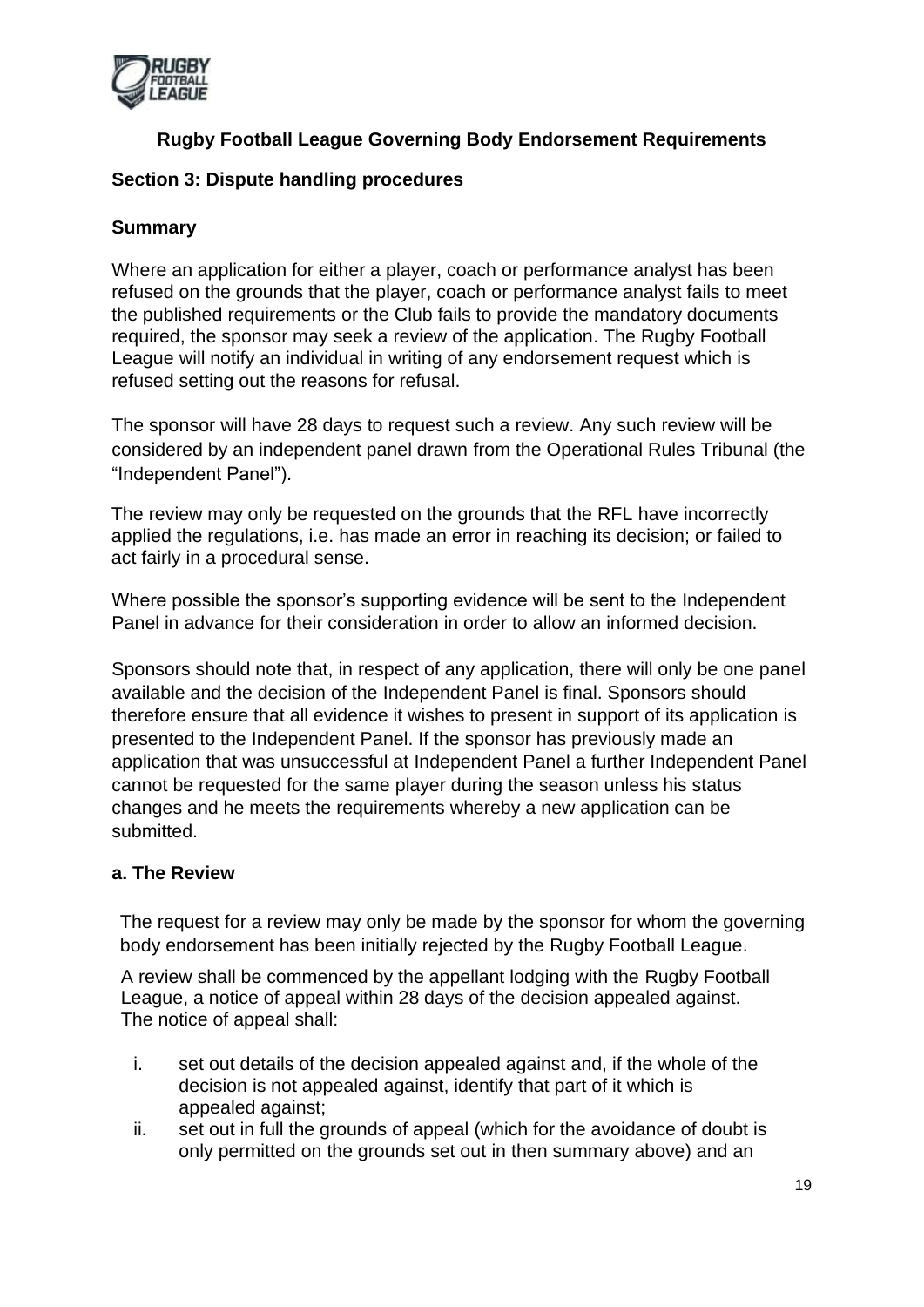

appellant shall not be entitled to rely in any ground of appeal not set out in the notice of appeal; and

iii. be accompanied by a deposit of £500.

The Independent Panel shall have discretion as to whether the deposit is returned or forfeited and, in addition, the Independent Panel may make such order for the payment of costs as it thinks fit.

The procedure for appeal will be in accordance with the Disciplinary Regulations and the Independent Panel shall be comprised as detailed below.

### **b. The Panel**

The Independent Panel will be appointed by the RFL Operations Department.

#### **c. The Decision**

The Independent Panel shall consider the appeal and any evidence submitted in support and shall, within 14 working days of the receipt of the appeal, notify the individual of its decision. The Independent Panel will make a decision using the above criteria which shall be final and binding. There are no other grounds of appeal.